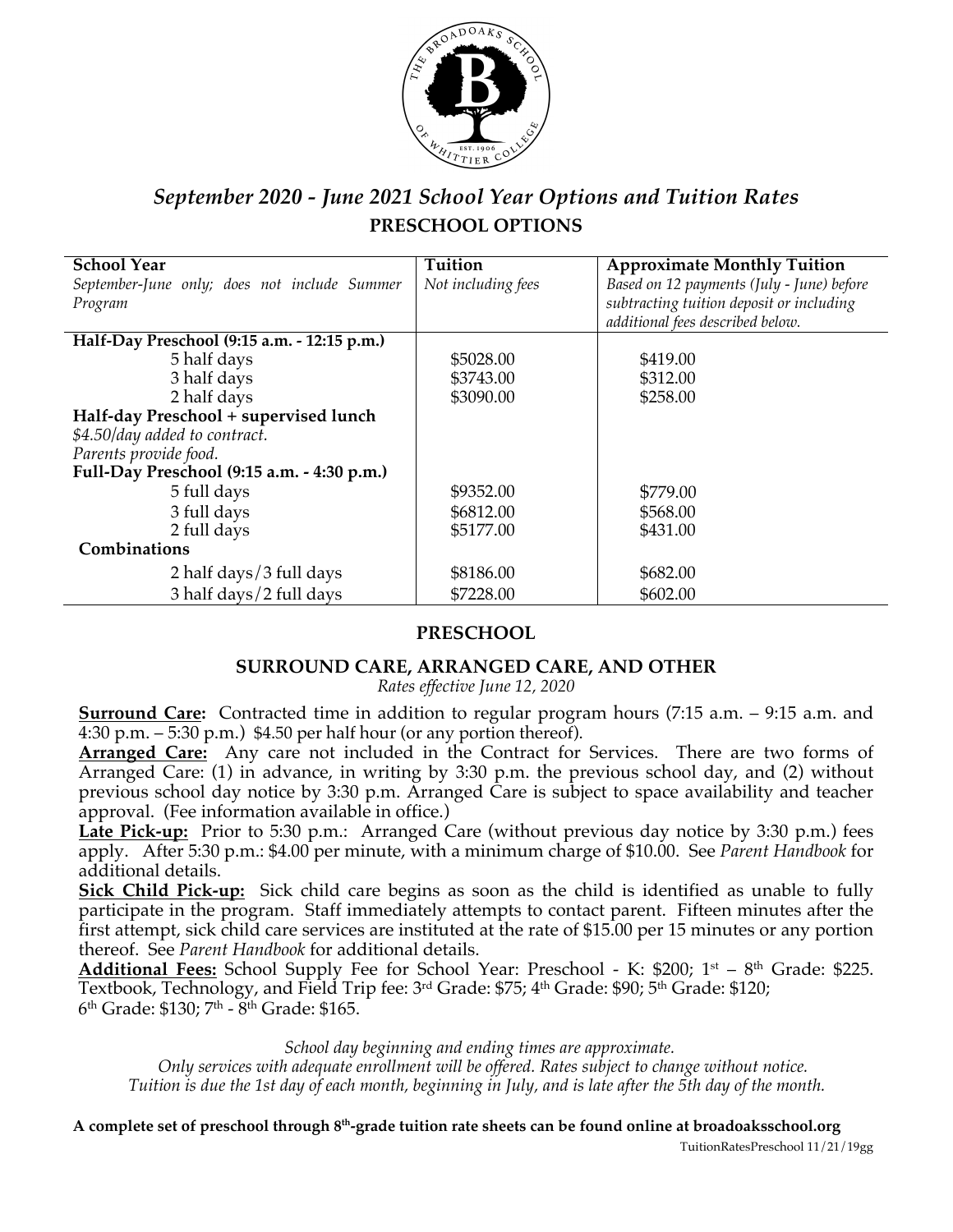

# **2020 Summer Program Preschool Options and Tuition Rate Sheet June 22 - August 14, 2020**

**For students attending Summer Program and the 2020-2021 School Year:** Formula for monthly payments: (Summer Program Tuition + School-Year Tuition + School Supply Fee + Surround Care (if applicable) minus nonrefundable Tuition Deposits) divided by 12. See *Summer Program Tuition* column below.

**For students attending Summer Program but not the 2020-2021 School Year** (space permitting): Formula for monthly payments: (Summer Program Tuition + Surround Care (if applicable) minus non-refundable Tuition Deposit) divided by 2. These two installments must be paid no later than June 2, 2020 and July 2, 2020. See *Approximate Installment Payments* column below.

*A \$100 non-refundable Application Fee and a \$150 non-refundable Tuition Deposit are required. The Tuition Deposit is subtracted from the total tuition owed.*

#### **SPACE IS EXTREMELY LIMITED.**

Date of initial application is one criterion used to determine acceptance.

|                                                                                                                                               | Approximate Installment Payments |                           |          |
|-----------------------------------------------------------------------------------------------------------------------------------------------|----------------------------------|---------------------------|----------|
|                                                                                                                                               |                                  | for Summer-only contracts |          |
|                                                                                                                                               | <b>Summer Program Tuition</b>    | June 2                    | July 2   |
| Half-Day Preschool Summer Program                                                                                                             |                                  |                           |          |
| $(9:15 a.m.-12:15 p.m.)$                                                                                                                      |                                  |                           |          |
| 5 half days (Monday-Friday)                                                                                                                   | \$988.00                         | \$494.00                  | \$494.00 |
| 3 half days (Monday, Wednesday, Friday)                                                                                                       | \$790.00                         | \$395.00                  | \$395.00 |
| 2 half days (Tuesday, Thursday)                                                                                                               | \$644.00                         | \$322.00                  | \$322.00 |
| Half-day preschool + contracted lunch supervision $(12:15 - 12:45)$ ; parents provide food):<br>\$4.50 per day will be added to the contract. |                                  |                           |          |
| <b>Combination Preschool Summer Program</b><br>$(9:15 a.m.-12:15 p.m./ 9:15 a.m.-4:30 p.m.)$                                                  |                                  |                           |          |
| 2 half/3 full days                                                                                                                            | \$1513.00                        | \$756.50                  | \$756.50 |
| 3 half/2 full days                                                                                                                            | \$1342.00                        | \$671.00                  | \$671.00 |
| <b>Full Day Preschool Summer Program</b><br>$(9:15 a.m.-4:30 p.m.)$                                                                           |                                  |                           |          |
| 5 full days (Monday-Friday)                                                                                                                   | \$1802.00                        | \$901.00                  | \$901.00 |
| 3 full days (Monday, Wednesday, Friday)                                                                                                       | \$1374.00                        | \$687.00                  | \$687.00 |
|                                                                                                                                               |                                  |                           |          |

Surround Care is available (7:15 a.m.- 9:15 a.m. and 4:30 p.m. - 5:30 p.m.) for an additional charge of \$4.50 per half hour or any portion thereof. See *September 2020 - June 2021 School Year Options and Tuition Rates* for additional information. Services will be offered if minimum enrollment requirements are met and instructional space is available.

#### Rates Subject to Change Without Notice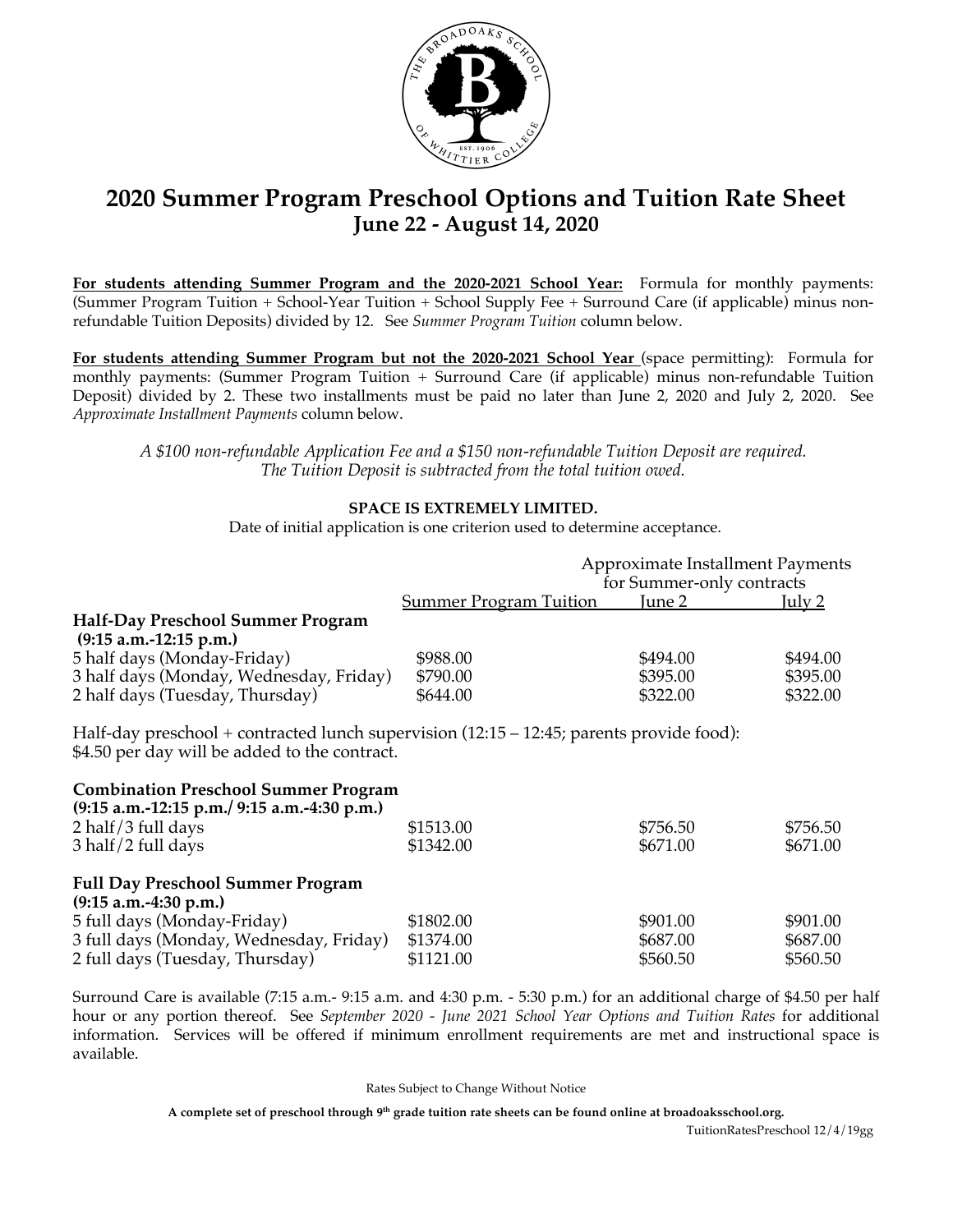

# **KINDERGARTEN OPTIONS**

| <b>School Year</b>                    |                                                             | Tuition            | <b>Approximate Monthly Tuition</b>   |
|---------------------------------------|-------------------------------------------------------------|--------------------|--------------------------------------|
| September-June only; does not include |                                                             | Not including fees | Based on 12 payments (July $-$ June) |
| Summer Program                        |                                                             |                    | before subtracting tuition deposit   |
|                                       |                                                             |                    | including additional<br>fees<br>or   |
|                                       |                                                             |                    | described below.                     |
| $9:00 - 2:45^*$ Daily                 |                                                             | \$8651.00          | \$721.00                             |
| Parents provide food for lunch.       |                                                             |                    |                                      |
|                                       | 9:00 – 2:45* Daily plus Extended School Day until 4:30 p.m. |                    |                                      |
| $8:50 - 4:30$                         | 1 day per week                                              | \$9172.00          | \$764.00                             |
| $8:50 - 4:30$                         | 2 days per week                                             | \$9643.00          | \$804.00                             |
| $8:50 - 4:30$                         | 3 days per week                                             | \$10011.00         | \$834.00                             |
| $8:50 - 4:30$                         | 4 days per week                                             | \$10348.00         | \$862.00                             |
| $8:50 - 4:30$                         | 5 days per week                                             | \$10657.00         | \$888.00                             |

#### **KINDERGARTEN**

#### **SURROUND CARE, ARRANGED CARE, AND OTHER**

*Rates effective June 12, 2020*

**Surround Care:** Contracted time in addition to regular program hours (7:15 a.m. – 9:15 a.m. and 4:30 p.m.  $-5:30$  p.m.) \$4.50 per half hour (or any portion thereof).

**Arranged Care:** Any care not included in the Contract for Services. There are two forms of Arranged Care: (1) in advance, in writing by 3:30 p.m. the previous school day, and (2) without previous school day notice by 3:30 p.m. Arranged Care is subject to space availability and teacher approval. (Fee information available in office.)

Late Pick-up: Prior to 5:30 p.m.: Arranged Care (without previous school day notice by 3:30 p.m.) fees apply. After 5:30 p.m.: \$4.00 per minute, with a minimum charge of \$10.00. See *Parent Handbook* for additional details.

**Sick Child Pick-up:** Sick child care begins as soon as the child is identified as unable to fully participate in the program. Staff immediately attempts to contact parent. Fifteen minutes after the first attempt, sick child care services are instituted at the rate of \$15.00 per 15 minutes or any portion thereof. See *Parent Handbook* for additional details.

Additional Fees: School Supply Fee for School Year: Preschool - K: \$200; 1<sup>st</sup> – 8<sup>th</sup> Grade: \$225. Textbook, Technology, and Field Trip fee: 3<sup>rd</sup> Grade: \$75; 4<sup>th</sup> Grade: \$90; 5<sup>th</sup> Grade: \$120;  $6<sup>th</sup>$  Grade: \$130;  $7<sup>th</sup>$  -  $8<sup>th</sup>$  Grade: \$165.

*\*School day beginning and ending times are approximate.*

*Only services with adequate enrollment will be offered. Rates subject to change without notice. Tuition is due the 1st day of each month, beginning in July, and is late after the 5th day of the month.*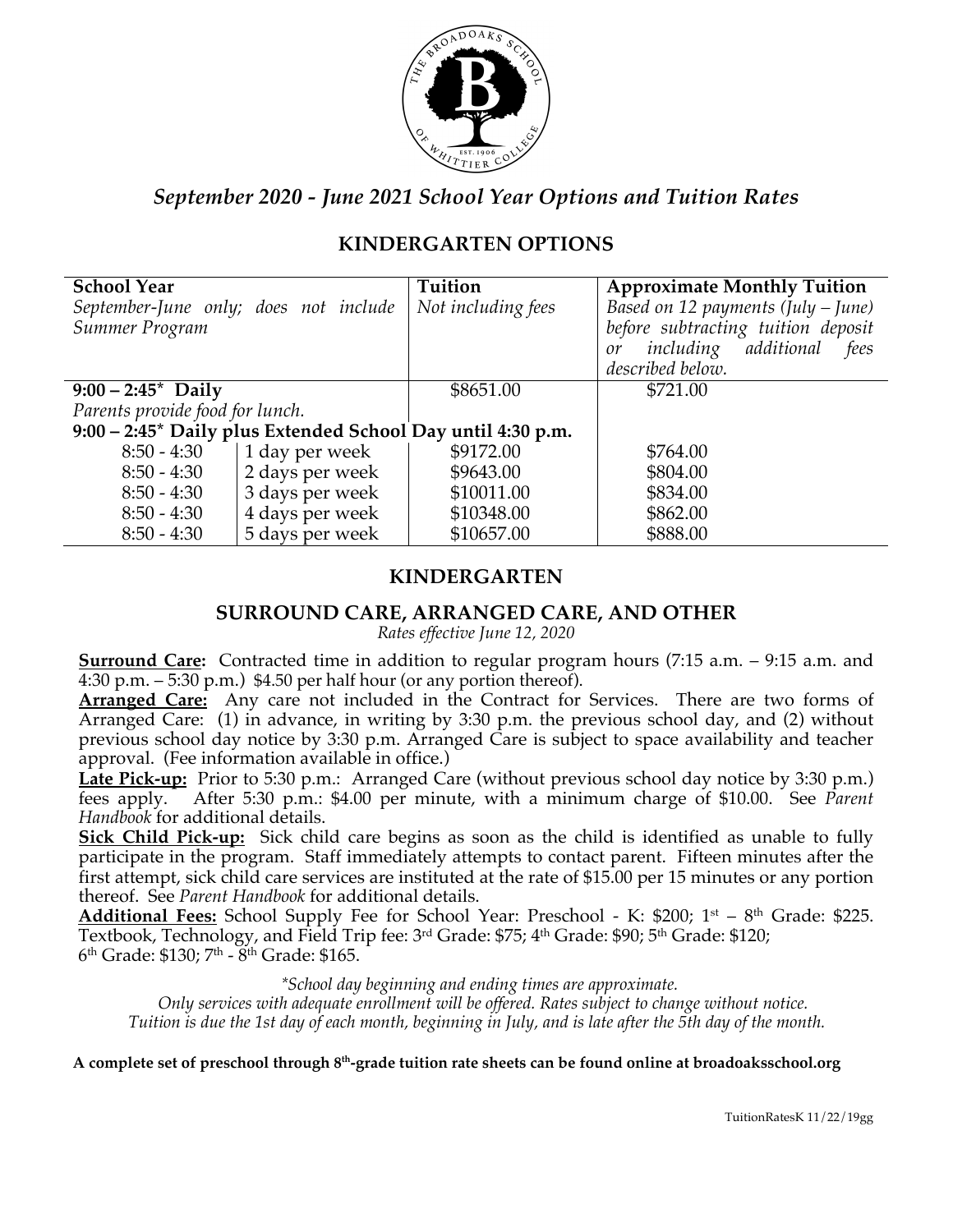

# **FIRST THROUGH FOURTH-GRADE OPTIONS**

| <b>School Year</b>                    |                                                             | Tuition            | <b>Approximate Monthly Tuition</b> |
|---------------------------------------|-------------------------------------------------------------|--------------------|------------------------------------|
| September-June only; does not include |                                                             | Not including fees | Based on 12 payments (July - June) |
| Summer Program                        |                                                             |                    | before subtracting tuition deposit |
|                                       |                                                             |                    | including additional<br>fees<br>or |
|                                       |                                                             |                    | described below.                   |
| $8:50 - 2:55^*$ Daily                 |                                                             | \$8778.00          | \$731.00                           |
| Parents provide food for lunch.       |                                                             |                    |                                    |
|                                       | 8:50 – 2:55* Daily plus Extended School Day until 4:30 p.m. |                    |                                    |
| $8:50 - 4:30$                         | 1 day per week                                              | \$9307.00          | \$776.00                           |
| $8:50 - 4:30$                         | 2 days per week                                             | \$9785.00          | \$815.00                           |
| $8:50 - 4:30$                         | 3 days per week                                             | \$10160.00         | \$847.00                           |
| $8:50 - 4:30$                         | 4 days per week                                             | \$10502.00         | \$875.00                           |
| $8:50 - 4:30$                         | 5 days per week                                             | \$10815.00         | \$901.00                           |

#### **FIRST-THROUGH FOURTH-GRADE**

#### **SURROUND CARE, ARRANGED CARE, AND OTHER**

*Rates effective June 12, 2020*

**Surround Care:** Contracted time in addition to regular program hours (7:15 a.m. – 9:15 a.m. and 4:30 p.m.  $-5:30$  p.m.) \$4.50 per half hour (or any portion thereof).

**Arranged Care:** Any care not included in the Contract for Services. There are two forms of Arranged Care: (1) in advance, in writing by 3:30 p.m. the previous school day, and (2) without previous school day notice by 3:30 p.m. Arranged Care is subject to space availability and teacher approval. (Fee information available in office.)

**Late Pick-up:** Prior to 5:30 p.m.: Arranged Care (without previous school day notice by 3:30 p.m.) fees apply. After 5:30 p.m.: \$4.00 per minute, with a minimum charge of \$10.00. See *Parent Handbook* for additional details.

**Sick Child Pick-up:** Sick child care begins as soon as the child is identified as unable to fully participate in the program. Staff immediately attempts to contact parent. Fifteen minutes after the first attempt, sick child care services are instituted at the rate of \$15.00 per 15 minutes or any portion thereof. See *Parent Handbook* for additional details.

Additional Fees: School Supply Fee for School Year: Preschool - K: \$200; 1<sup>st</sup> – 8<sup>th</sup> Grade: \$225. Textbook, Technology, and Field Trip fee:  $3<sup>rd</sup>$  Grade: \$75;  $4<sup>th</sup>$  Grade: \$90;  $5<sup>th</sup>$  Grade: \$120;  $6<sup>th</sup>$  Grade: \$130;  $7<sup>th</sup>$  -  $8<sup>th</sup>$  Grade: \$165.

*\*School day beginning and ending times are approximate.*

*Only services with adequate enrollment will be offered. Rates subject to change without notice. Tuition is due the 1st day of each month, beginning in July, and is late after the 5th day of the month.*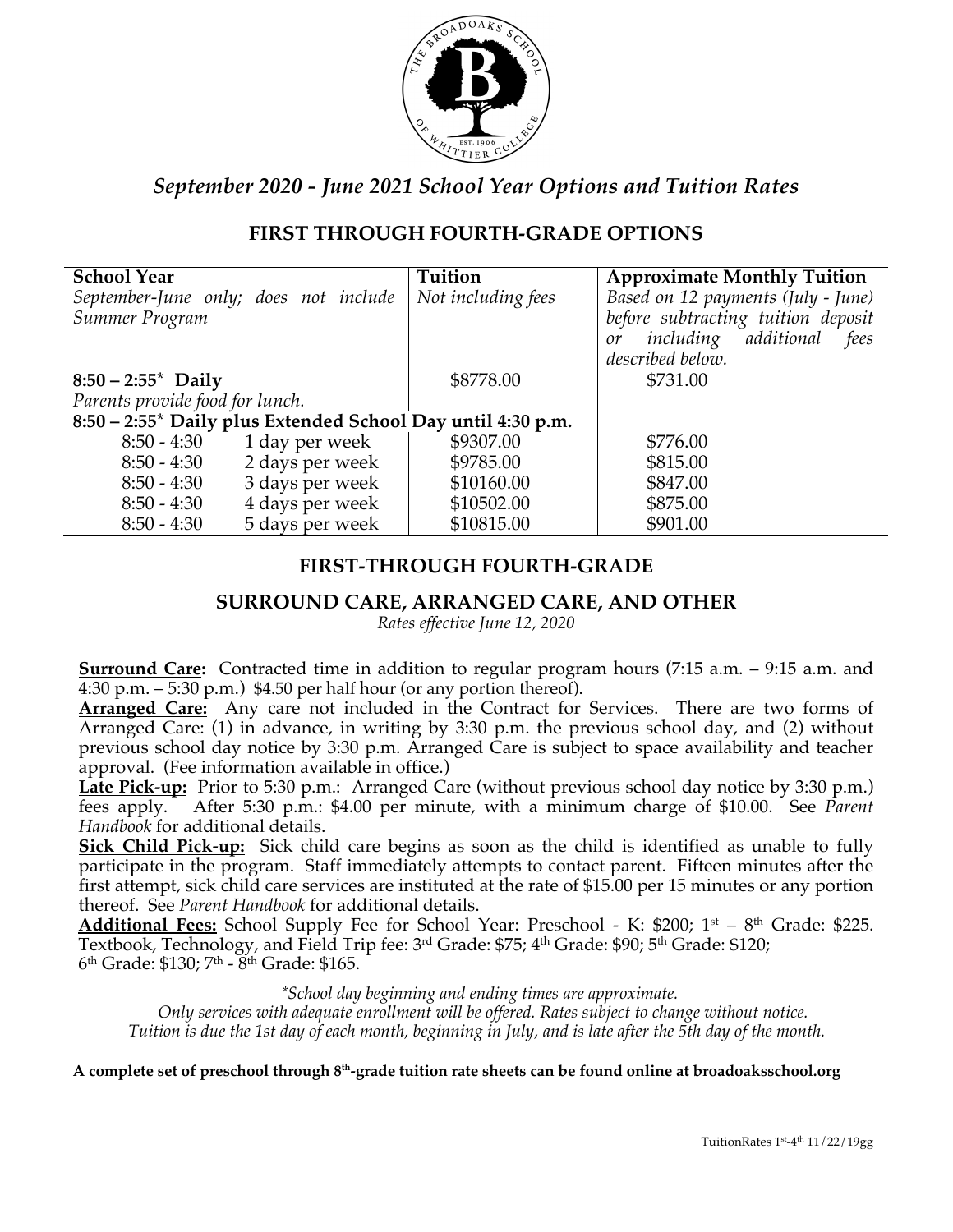

# **FIFTH- AND SIXTH-GRADE OPTIONS**

| <b>School Year</b>                    |                 | Tuition                                                        | <b>Approximate Monthly Tuition</b>   |
|---------------------------------------|-----------------|----------------------------------------------------------------|--------------------------------------|
| September-June only; does not include |                 | Not including fees                                             | Based on 12 payments (July $-$ June) |
| Summer Program                        |                 |                                                                | before subtracting tuition deposit   |
|                                       |                 |                                                                | including additional<br>fees<br>or   |
|                                       |                 |                                                                | described below.                     |
| $8:45 - 3:15^*$ Daily                 |                 | \$9109.00                                                      | \$759.00                             |
| Parents provide food for lunch.       |                 |                                                                |                                      |
|                                       |                 | 8:45 - 3:15* Daily plus Extended Day Study Hall until 4:30p.m. |                                      |
| $8:45 - 4:30$                         | 1 day per week  | \$9572.00                                                      | \$798.00                             |
| $8:45 - 4:30$                         | 2 days per week | \$9975.00                                                      | \$831.00                             |
| $8:45 - 4:30$                         | 3 days per week | \$10265.00                                                     | \$855.00                             |
| $8:45 - 4:30$                         | 4 days per week | \$10625.00                                                     | \$885.00                             |
| $8:45 - 4:30$                         | 5 days per week | \$10867.00                                                     | \$906.00                             |

# **FIFTH- AND SIXTH-GRADE**

#### **SURROUND CARE, ARRANGED CARE, AND OTHER**

*Rates effective June 12, 2020*

**Surround Care:** Contracted time in addition to regular program hours (7:15 a.m. – 9:15 a.m. and 4:30 p.m.  $-5:30$  p.m.) \$4.50 per half hour (or any portion thereof.)

**Arranged Care:** Any care not included in the Contract for Services. There are two forms of Arranged Care: (1) in advance, in writing by 3:30 p.m. the previous school day, and (2) without previous school day notice by 3:30 p.m. Arranged Care is subject to space availability and teacher approval. (Fee information available in office.)

Late Pick-up: Prior to 5:30 p.m.: Arranged Care (without previous school day notice by 3:30 p.m.) fees apply. After 5:30 p.m.: \$4.00 per minute, with a minimum charge of \$10.00. See *Parent Handbook* for additional details.

**Sick Child Pick-up:** Sick child care begins as soon as the child is identified as unable to fully participate in the program. Staff immediately attempts to contact parent. Fifteen minutes after the first attempt, sick child care services are instituted at the rate of \$15.00 per 15 minutes or any portion thereof. See *Parent Handbook* for additional details.

Additional Fees: School Supply Fee for School Year: Preschool - K: \$200; 1<sup>st</sup> – 8<sup>th</sup> Grade: \$225. Textbook, Technology, and Field Trip fee:  $3<sup>rd</sup>$  Grade: \$75;  $4<sup>th</sup>$  Grade: \$90;  $5<sup>th</sup>$  Grade: \$120;  $6<sup>th</sup>$  Grade: \$130;  $7<sup>th</sup>$  -  $8<sup>th</sup>$  Grade: \$165.

*\*School day beginning and ending times are approximate.*

*Only services with adequate enrollment will be offered. Rates subject to change without notice. Tuition is due the 1st day of each month, beginning in July, and is late after the 5th day of the month.*

**A complete set of preschool through 8th-grade tuition rate sheets can be found online at broadoaksschool.org**

TuitionRates 5th-6th 11/22/19gg